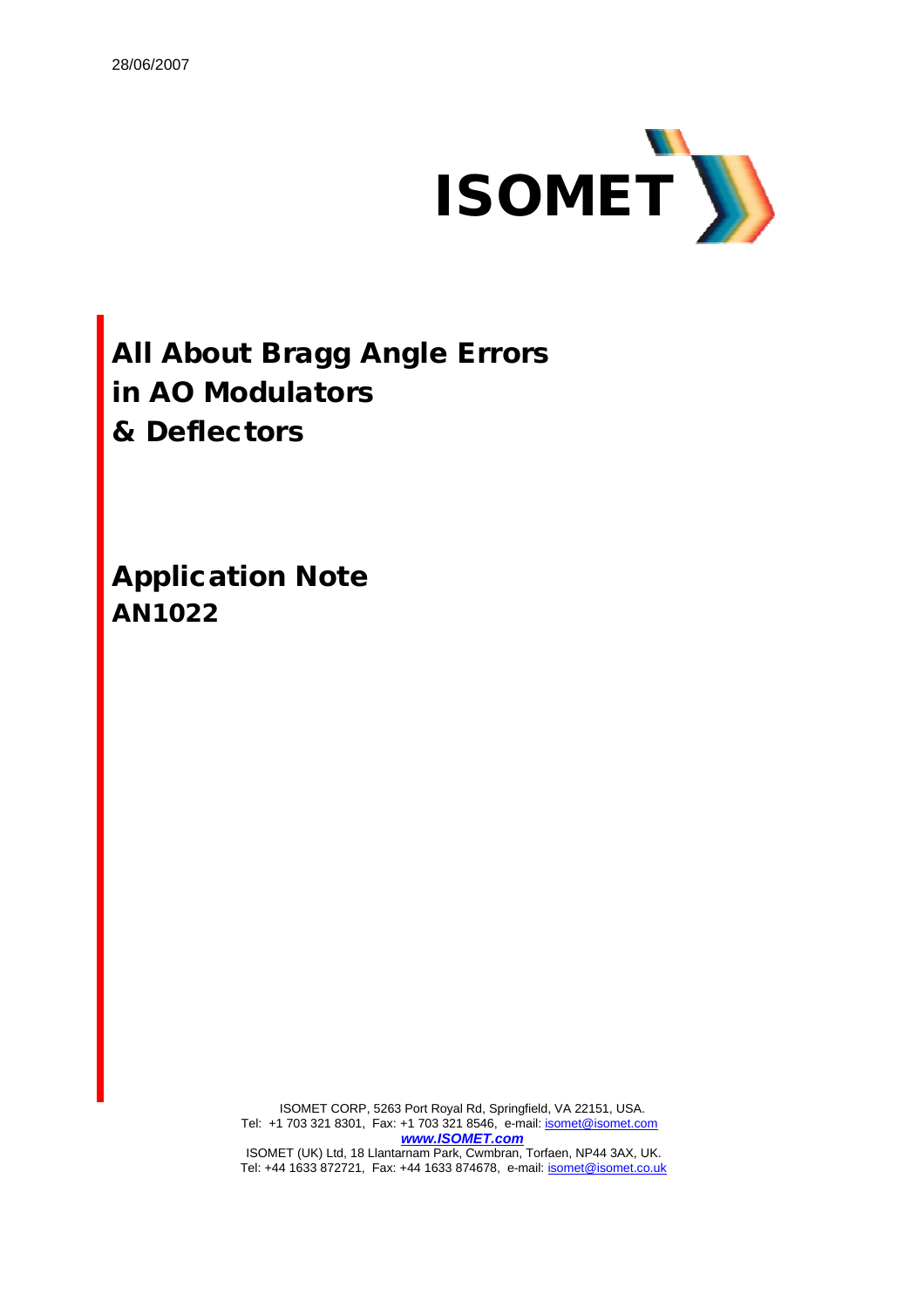

# **Table of Contents**

|                                                                 | Page           |
|-----------------------------------------------------------------|----------------|
| Introduction                                                    | 3              |
| <b>Fundamentals</b>                                             | 3              |
| <b>Misaligned Modulator</b>                                     | $\overline{7}$ |
| Acousto-Optic Deflector, Bragg Angle Adjusted at f <sub>o</sub> | 9              |
| Acousto-Optic Deflector, Equalized Fall-off                     | 13             |
| Multi-spot Modulator Deflector                                  | 16             |
| <b>Concluding Remarks</b>                                       | 16             |
| List of Symbols and Abbreviations                               | 18             |

# **List of illustrations**

| <u>Figure</u> |                                                                                                                              | Page |
|---------------|------------------------------------------------------------------------------------------------------------------------------|------|
| 1.            | Geometry of Input, Output, and Acoustic Beams<br>in an Acousto-Optic Modulator/Deflector                                     | 4    |
| 2.            | Variation of Intensity in an Acousto-Optic Modulator<br>as a Function of optical and Acoustical Divergence                   | 6    |
| 3.            | Bragg Angle Error in an Acousto-Optic Modulator                                                                              | 8    |
| 4.            | Intensity Variation vs. Bragg Angle Error in an<br>Acousto-Optic Modulator                                                   | 9    |
| 5.            | Bragg Angle error in an Acousto-Optic Deflector                                                                              | 11   |
| 6.            | Intensity Variation vs. Frequency in an Acousto-Optic<br>Deflector, Bragg Adjusted at f <sub>o</sub>                         | 12   |
| 7.            | Intensity variation vs. Frequency in an Octave- Bandwidth<br>Acousto-Optic Deflector, Bragg Angle Adjusted at $fm = 1.11 fo$ | 15   |
| 8.            | Intensity variation vs. Frequency in models 1205C-2,<br>1206C and 1250C Deflectors                                           | 17   |
|               |                                                                                                                              |      |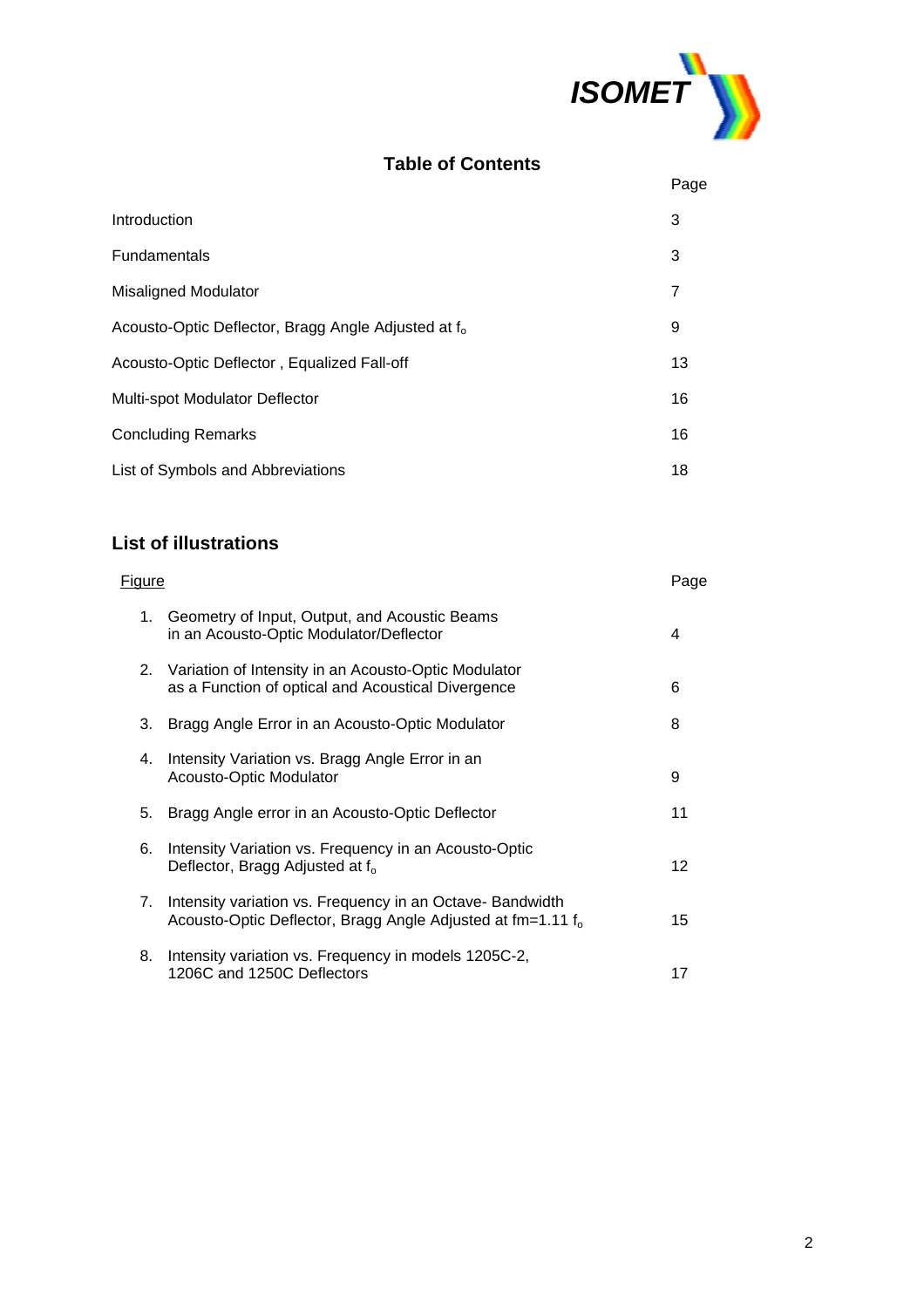

# **1. Introduction**

In this application note, we address two questions, namely

- **. . .** What happens to the output beam direction in an acousto-optic modulator or deflector when the Bragg angle is misadjusted
- **. . .** What happens to the output beam intensity when the Bragg condition is not satisfied

Principally we consider two different cases

- 1) An acousto-optic modulator in which the input laser beam is misaligned from the true Bragg input angle.
- 2) An acousto-optic deflector in which the input laser beam is aligned for the true Bragg condition at a single acoustic frequency but is misaligned for all other frequencies over the range of scan angle.

This discussion pertains to single-transducer, non-beam-steered devices.

#### **2. Fundamentals**

In an acousto-optic modulator or deflector, maximum intensity of diffracted light in the first order beam occurs when the Bragg condition is satisfied. Figure 1 shows the geometry of input and output laser beams relative to the acoustic column.<sup>1\*</sup> The Bragg condition is met when the angle of incidence  $\theta_{b}$ , is:

$$
q_b(\text{medium}) \approx \text{Sing}_b = \frac{1_m}{2\Lambda} = \frac{1f}{2h\text{v}} \tag{1}
$$

where:

| λ<br>$\lambda_{\sf m}$ | $=$ laser wavelength in free space<br>= laser wavelength in medium |
|------------------------|--------------------------------------------------------------------|
| $\Lambda$              | = acoustic wavelength in medium = $\frac{v}{x}$                    |
| v                      | = acoustic velocity in medium                                      |
|                        | = acoustic frequency                                               |
|                        | $=$ index of refraction                                            |

Outside the medium, the Bragg angle is simply:

$$
q_B(air) = \frac{If}{2v}
$$

 1 \*For isotropic media such as Glass, Lead Molybdate, and Tellurium Dioxide in the orientations normally used for acousto-optic modulators.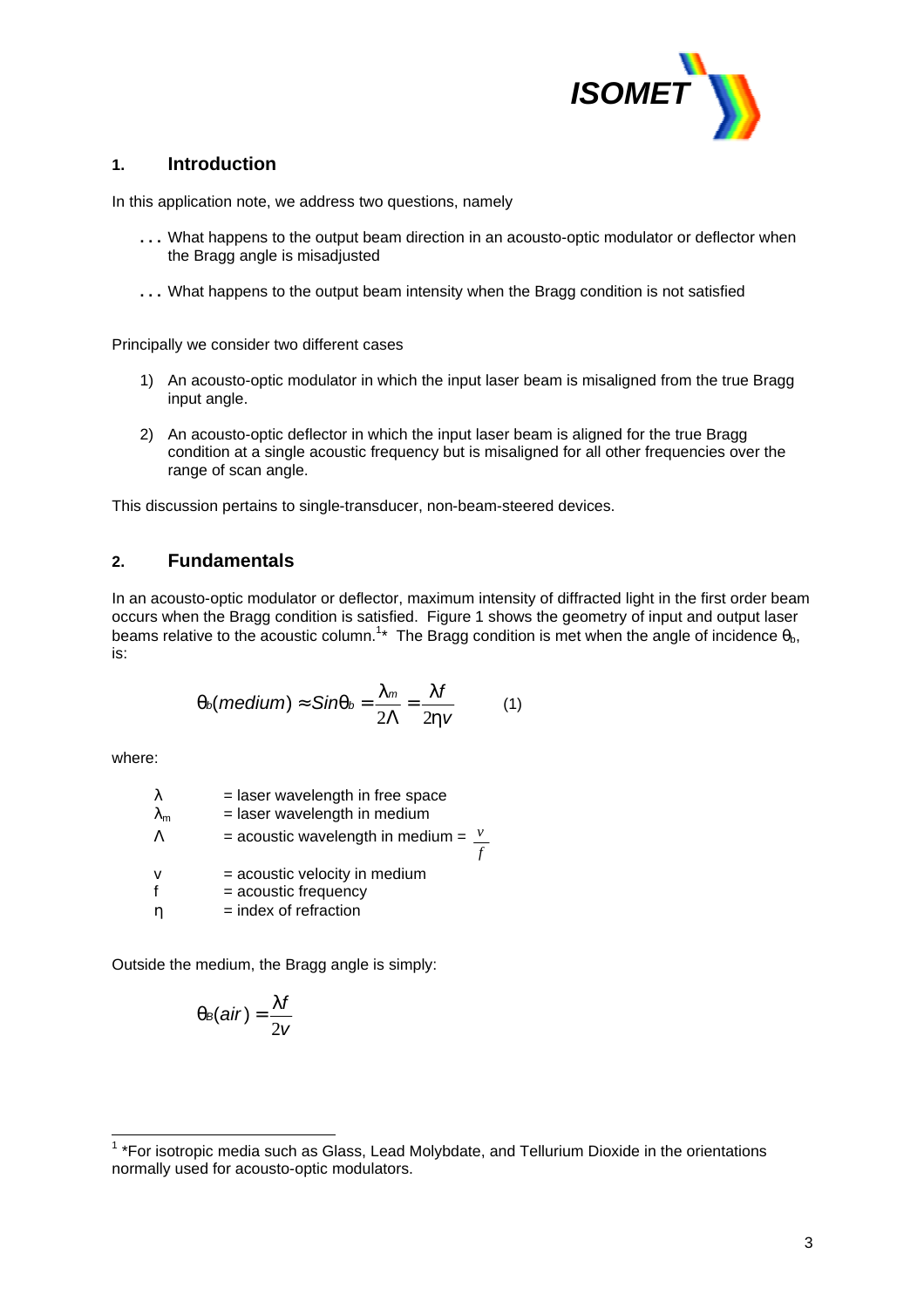



When Bragg Condition is exactly satisfied, the angles  $\psi_1$  and  $\psi_2$  are equal

#### Figure 1: Geometry of Input, Output and Acoustic Beams in an Acousto-Optic Modulator / Deflector

When the Bragg condition is satisfied, the angle of incidence and the angle of diffraction are identical, and the direction of acoustic energy flow exactly bisects the incidence and exit angles.

The intensity of the first order beam is given by the equation

$$
\frac{I_1}{I_0} = [\mathbf{r}] \cdot \text{Sin}^2 \left[ \frac{\mathbf{p}}{2} \sqrt{\frac{2.L.M_2.P_a}{H}} \right] \cdot \left[ \text{Sinc}^2 \left( \frac{\mathbf{p.L.a}}{\Lambda} \right) \right]
$$

Where:

 $I_1 =$  Intensity of first order beam

- $I_0 =$  Intensity of zeroth order beam when the acoustic energy in the medium is zero
- $\rho =$  A variable <1 which is related to the acousto-optic 'Q' of the Bragg cell and to the optical beam divergence to the acoustic column divergence
- $\lambda =$  Laser wavelength in free space
- $M<sub>2</sub>=$  Elasto-optic figure of merit of the interaction medium (36.3 x  $10^{-15}$  M<sup>2</sup>/w for lead Molybdate)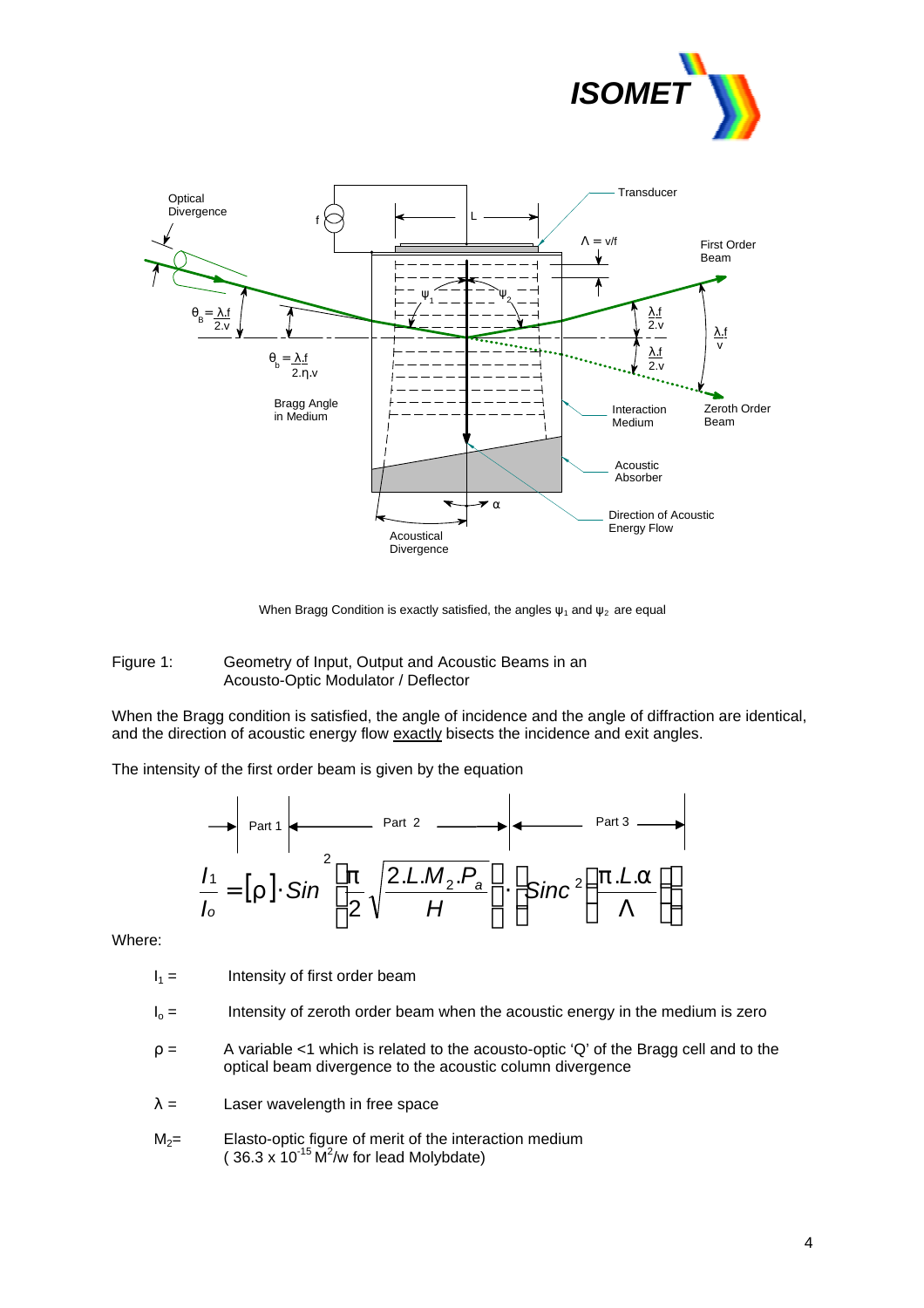

- $P<sub>a</sub>=$  Acoustic power in the interaction medium  $=$  (k) electrical input power to transducer
- $L =$  Interaction length
- $H =$  Width of acoustic column
- $\Lambda =$  Acoustic wavelength in medium = v / f = Acoustic velocity / Acoustic frequency
- $\alpha =$  Bragg angle error

The three parts of the equation have the following significance.

**Part 1:** The portion of light, ρ, that is diffracted into the first order beam depends on (1) the acoustooptic 'Q ' of the Bragg cell and (2) the ratio of optical beam divergence to the acoustic column divergence. We express ρ as a product of two factors:

$$
r = (K_0)(K_b) \tag{4}
$$

 $K_Q$  is a non-linear function of acousto-optic 'Q' which in turn is a fixed parameter of the Bragg cell pertaining to its interaction length, center frequency, and acoustic velocity. For practical Bragg cells such as the Isomet Models 1201, 1205 and 1206, Q =12 and  $K_0 = 0.96$ .  $K_8$  is a non-linear function of β,, which in turn is a variable operating parameter of the Bragg cell selected by the user and pertaining to the laser beam divergence. When the laser beam divergence is small (1mm laser beam diameter in practical modulators) nearly all of the light is diffracted, i.e.  $K_\beta > 0.9$ . When the laser is

highly focused for fast rise time, then a smaller portion of the light is diffracted. Figure 2 is a plot of  $K_\beta$ vs. the parameter β where:

$$
b = \frac{p}{2}
$$
. optical divergence in medium, full angle  
acoustical divergence, full angle

Also shown in Figure 2 is a plot of  $p=(K_Q)(K_B)$  as a function of  $\beta$  for Q=12.

**Part 2:** The familiar transfer function of light intensity vs. acoustic drive power is given in this part of

the equation. When P<sub>a</sub> is zero no light is diffracted. When P<sub>a</sub>= 2 2 2.L. . *L M*  $l^2.H$  the modulator

reaches saturation and nearly all of the light is diffracted (diminished by the effect of Part 1 and Part 3).

**Part 3:** This part of the equation accounts for the effect of Bragg angle misadjustment through the radiation pattern of the transducer. The transducer is uniformly illuminated aperture and its acoustic radiation pattern is sinc(x) function. The intensity of the diffracted beam attributable to the radiation pattern is

$$
I(a) = \frac{\sin^2\left(\frac{pLa}{\Lambda}\right)}{\left(\frac{pLa}{\Lambda}\right)^2} = \frac{\sin^2\left(\frac{pLa}{v}\right)}{\left(\frac{pLfa}{v}\right)^2}
$$
(5)

Where  $\alpha$  is the angular deviation off the direction of acoustic propagation in the medium. At  $\alpha = 0$ , the true Bragg condition exists and  $I(\alpha) = 1$ .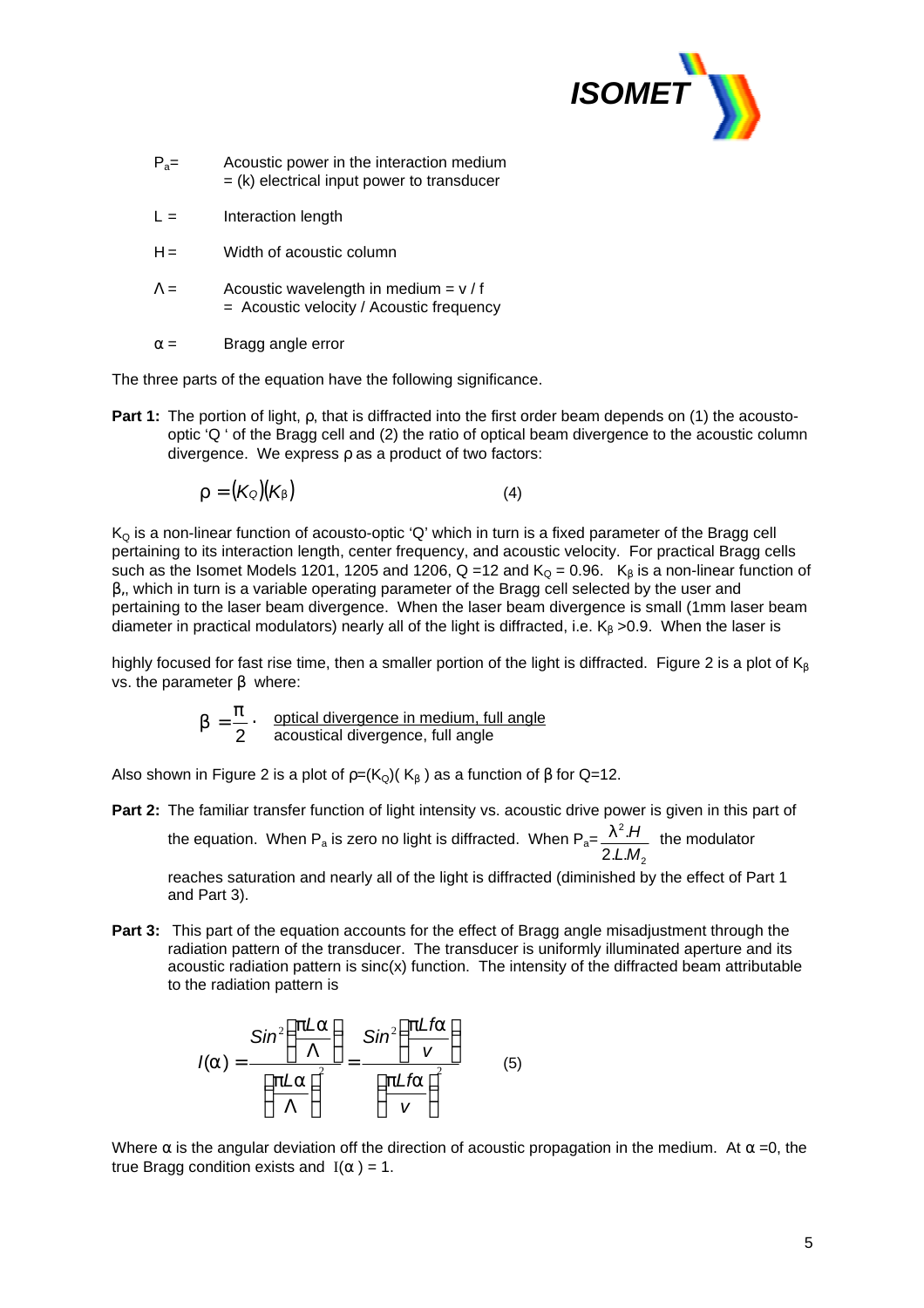



 $β = π$ . Optical Divergence 2 Acoustical Divergence

Figure 2: Variation of intensity in an Acousto-Optic Modulator as a function of Optical and Acoustical Divergence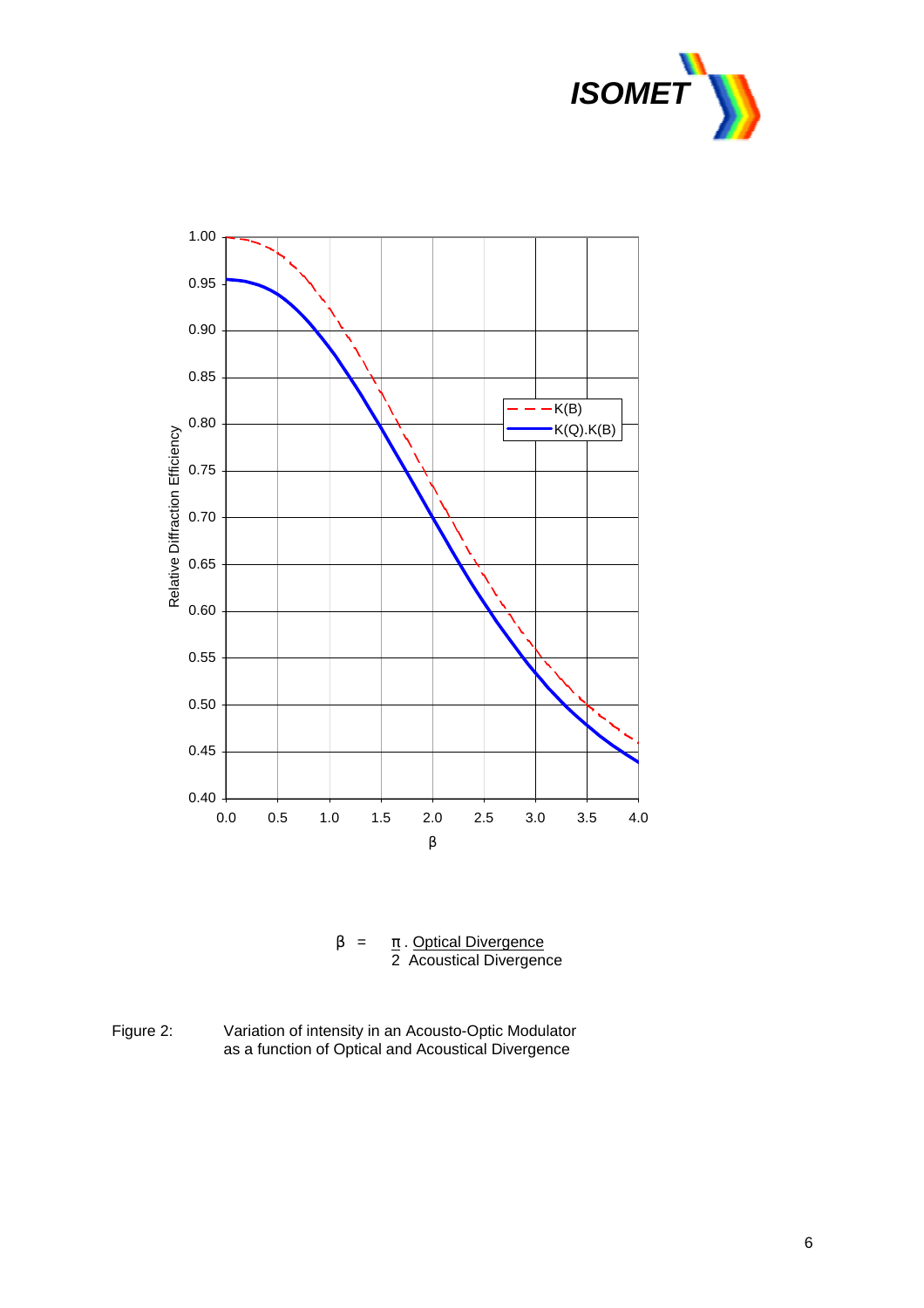

#### **3. Misaligned Modulator**

In an acousto-optic modulator, the center acoustic frequency is held constant; the acoustic drive power is varied between zero and saturation so as to control the intensity of the first order beam. Figure 1 shows the relationship between the input, zeroth order output, and first order output beams relative to the direction of acoustic energy flow ( $\alpha$  =0) for the true Bragg condition where f = f<sub>o</sub> is the center acoustic frequency.

When the input laser beam is intentionally misaligned from its true Bragg position by angle δ and the modulator is held fixed in position, both the zeroth and first order beams are shifted by an identical angle δ (and in the same clockwise or counter clockwise direction) from either their true Bragg positions. This is shown in Figure 3.

For the condition shown in Figure 3, all three beams are misaligned by the angle δ outside the interaction medium and by the angle *d* inside the medium. The bisector of input and first order output *h*

beams is also shifted by *h*  $\frac{d}{dx}$  from the direction of acoustic energy flow. It is the angle  $\alpha$  between the

bisector and the direction of acoustic energy flow that is used to calculate the loss of intensity due to misalignment in equation (5). The relation between  $\alpha$  and  $\delta$  is given by:

$$
a = \frac{d}{h} \tag{6}
$$

It is convenient to show the variation in intensity as a function of the characteristic interaction length

$$
L_o = \frac{\mathbf{h}}{I} \cdot (\Lambda_o)^2 = \frac{\mathbf{h}}{I} \left(\frac{V}{f_o}\right)^2 \tag{7}
$$

and normalized to the input Bragg angle at the center frequency  $f_0$ . Substituting equation (6) in (5), we obtain:

$$
I(a) = \frac{\sin^2\left(\frac{p\angle f_{od}}{h\nu}\right)}{\left(\frac{p\angle f_{od}}{h\nu}\right)^2}
$$
(8)

which is identically equal to

$$
I(a) = \frac{\sin^2\left(\frac{\mathbf{p}}{2} \cdot \frac{L}{L_o} \cdot \frac{\mathbf{d}}{\mathbf{q}_B}\right)}{\left(\frac{\mathbf{p}}{2} \cdot \frac{L}{L_o} \cdot \frac{\mathbf{d}}{\mathbf{q}_B}\right)^2}
$$
(9)

where  $\theta_B$  is the Bragg angle in air.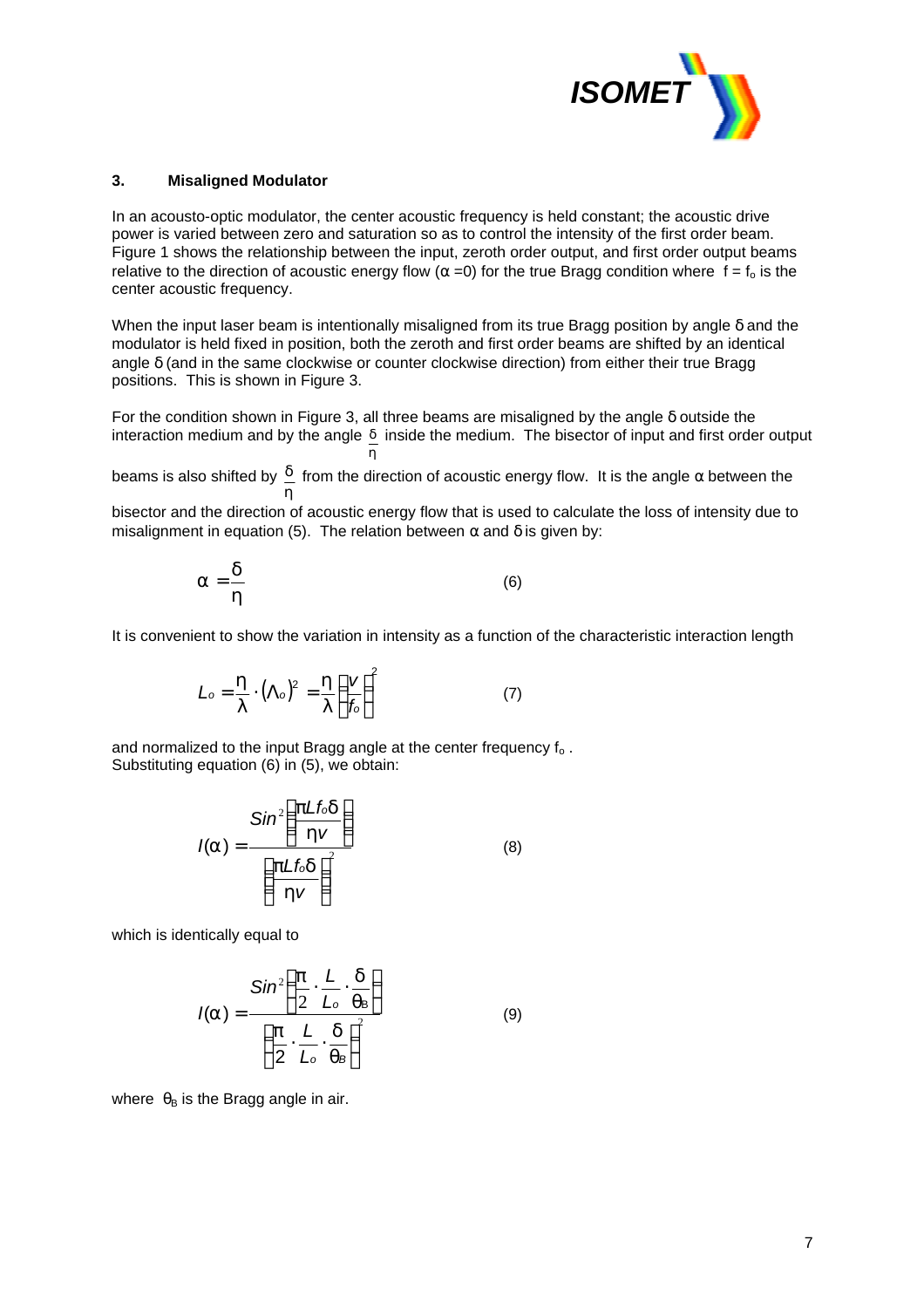



The entry angle of the input laser beam is intentionally misaligned from the true Bragg position by the angle δ. The First order beam is also misaligned from the true Bragg position by the angle δ and is reduced in intensity. The reduction in intensity is a function of the Bragg angle error,  $\alpha$ , where  $\alpha = \delta/\eta$ . For the case shown  $\psi_1 \neq \psi_2$ 

Figure 3: Bragg Angle Error in an Acousto-Optic Modulator

Equation (9) is plotted in Figure 4 for various values of the ratio  $L/L_0$ . The abscissa values are expressed in units of  $\delta/\theta_B$ .  $\delta = 0$  corresponds to the true Bragg condition with no misalignment. It is seen that the curves are symmetric about the true Bragg position; that is a Bragg angle misalignment in the positive direction causes the exact same reduction in intensity as the identical misalignment in the negative direction. It is also seen that the shorter the interaction length L, the less pronounced is the reduction of intensity due to misalignment. Of course, the shorter the interaction length, the higher the required drive power for saturation.

A good compromise in choice of interaction length is  $L/L_0 = 2$ . Both the Isomet Models 1205 and 1206 Acousto-Optic Modulators are designed for this nominal value. Both models are highly tolerant of misalignment in Bragg angle adjustment. A 12% error in Bragg angle causes only a 5% reduction in intensity.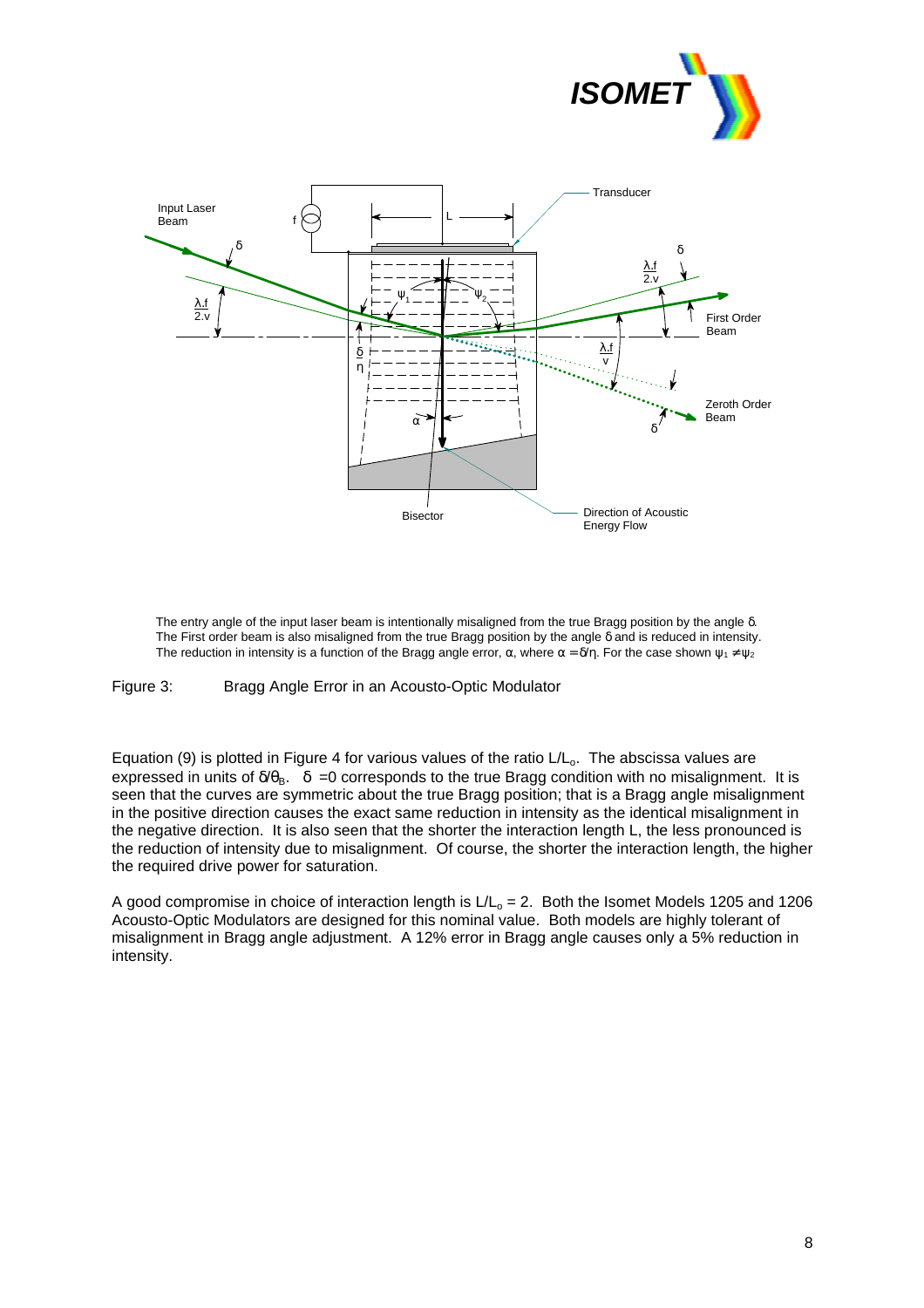





#### **4. Acousto-Optic Deflector, Bragg Angle Adjusted at f<sup>o</sup>**

In an Acousto-Optic Deflector, the drive power is held constant and the drive frequency is varied over a range of frequency  $\Delta f$  centered at f<sub>ore</sub> At f<sub>o</sub> the Bragg condition is satisfied; Figure 1 shows the input and output angles relative to the direction of acoustic power propagation.

At  $f_0$  the deflector is identical to the modulator previously described. In the defector however, we hold the input beam position fixed at its Bragg angle for  $f_0$  and we vary the frequency. The zeroth order beam exiting from the deflector also remains fixed in position, but the first order beam varies in position according to equation (2). Figure 5 shows the geometric relationship of the input, output, and acoustic beams at  $f_0$  and the lower ( $f_L$ ) and upper ( $f_H$ ) frequency limits. At  $f_0$ , the Bragg condition is satisfied. Above and below  $f_0$ , the fixed entry angle deviates from the true Bragg condition. Note also in Figure 5 the change of the acoustic beam shape with frequency. At the upper frequency limit,  $f_H$ , the acoustic beam is less divergent than at the lower frequency limit,  $f<sub>L</sub>$ . This has an important bearing on the variation in intensity as will be explained later.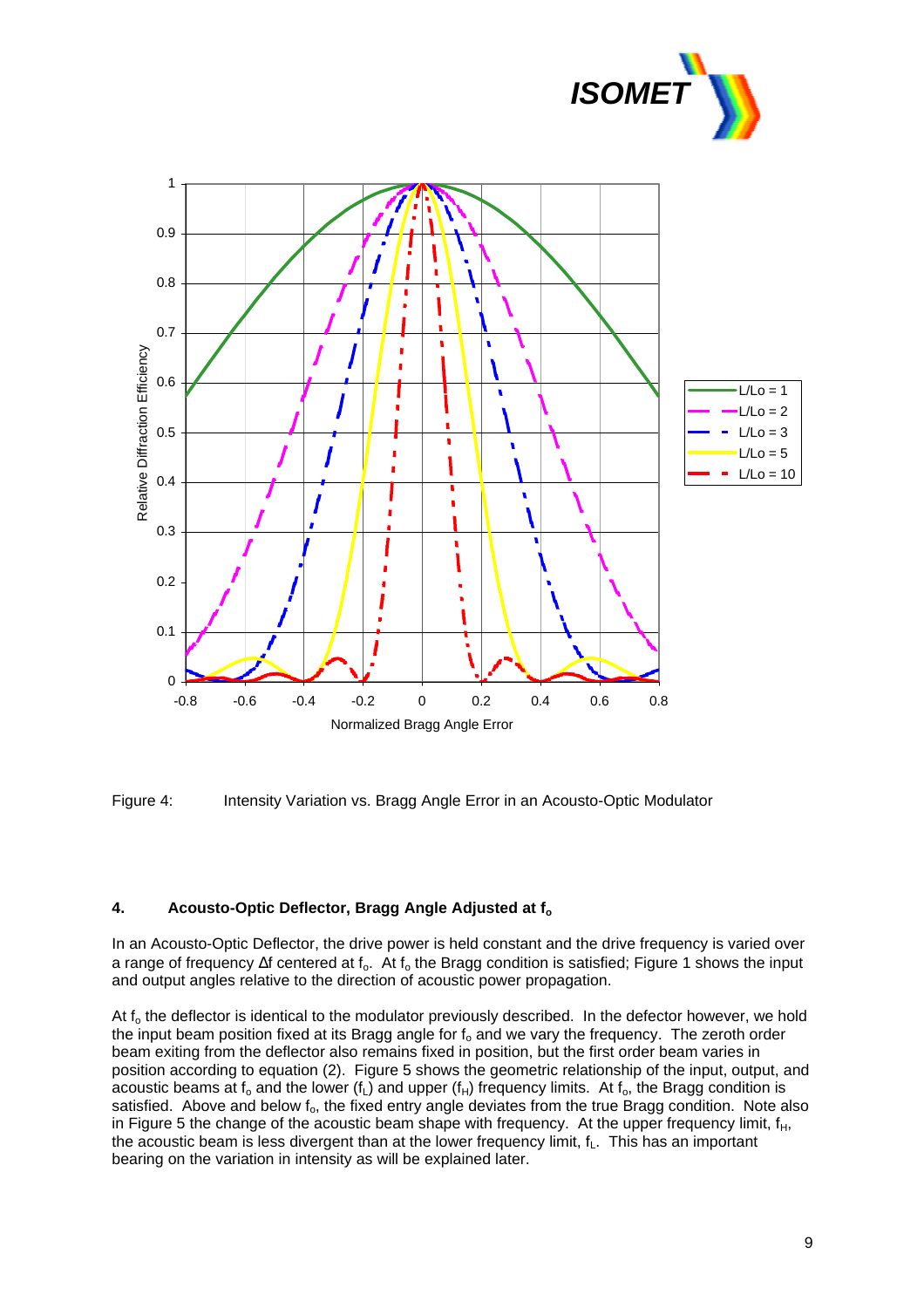

The equation for variation of intensity as a function of frequency for the deflector case can be derived from equation (5). In this instance however, it is more convenient for us to express the regular deviation  $\alpha$  as a function of normalized frequency rather than a function of normalized Bragg angle. In Figure 5, the deviation of the output beam from the true  $f_0$  Bragg position is:

$$
d(air) = \frac{1(f_o - f)}{v} \tag{10}
$$

and in the medium

$$
d(medium) = \frac{I(f_o - f)}{hV}
$$
 (11)

As in the prior analysis the error angle  $\alpha$  is the angle between the direction of the acoustic beam and the bisector of the input and first-order output laser beams. However, in this case only the first order output beam has shifted relative to the direction of acoustic energy flow, so the error angle  $\alpha$  is

$$
a = \frac{d}{2h} = \frac{I(f_o - f)}{2hv} \tag{12}
$$

We proceed to derive an expression for intensity variation as a function of frequency by substituting equation (12) in equation (5) which yields

$$
I(a) = \text{Sinc}^2 \left( \frac{pLf}{v} \cdot \frac{I(f_0 - f)}{2hv} \right) \tag{13}
$$

Also we substitute the value of  $L_0$  from equation (7) in equation (13) giving

$$
I(a) = \text{Sinc}^2 \bigg[ \frac{\mathbf{p}}{2} \frac{L}{L_o} \bigg( \frac{f}{f_o} \bigg) \bigg( 1 - \frac{f}{f_o} \bigg) \bigg] \tag{14}
$$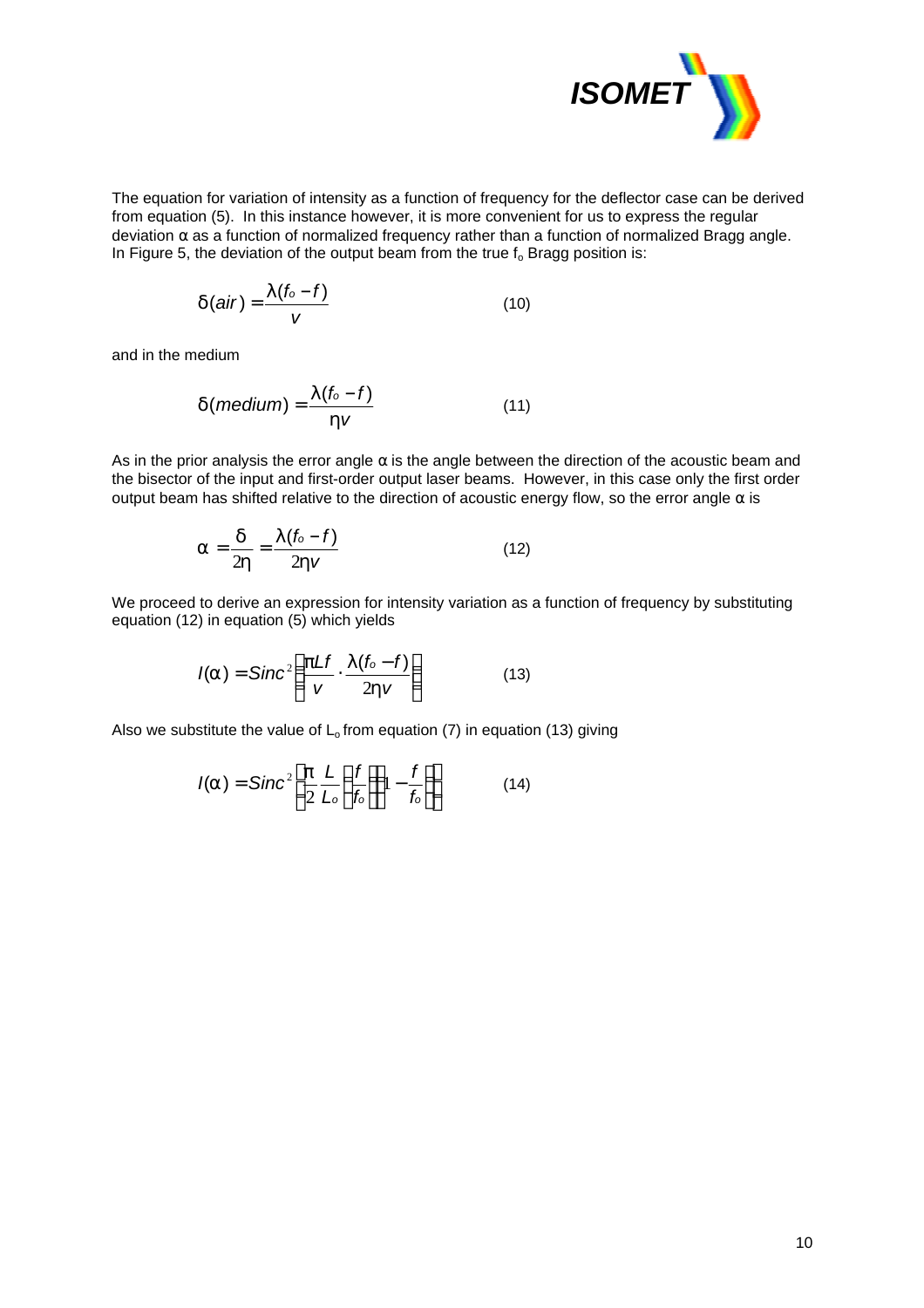





Figure 5: Bragg Angle Error in an Acousto-Optic Deflector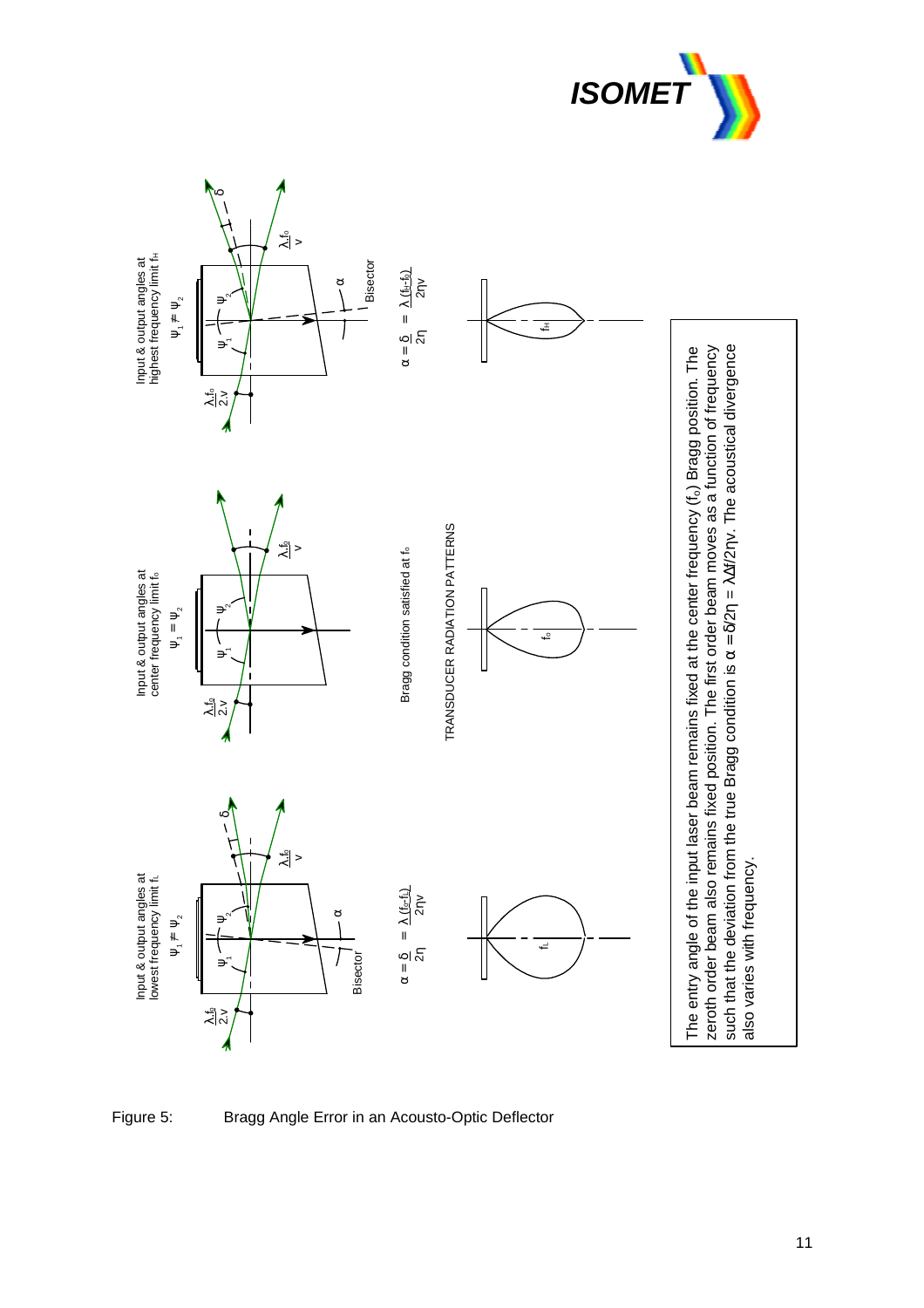

Finally we use the normalized notation for frequency F=  $\frac{f}{f_o}$  $\frac{f}{f}$  in equation (14). Thus

$$
I(a) = \text{Sinc}^2 \bigg[ \frac{p}{2} \frac{L}{L_o} (F)(1 - F) \bigg]
$$
 (15)

with:

(F) = Normalized frequency (divergence factor) (F-1) = Normalized Frequency Deviation from true Bragg

Although equation (15) has the same general structure as equation (9), there is an important difference, namely the curve I(a) is not symmetric about the center frequency, f<sub>o</sub>. A given percentage deviation in frequency below  $f_0$  causes a smaller roll off in intensity than does the same percentage deviation in frequency above  $\overline{f_0}$ . This is clearly shown in Figure 6, which is a plot of equation (15) for several values L/L<sub>o</sub>. The fact that the intensity versus normalized frequency curve is non-symmetric is the result of the change in acoustic beam divergence with frequency term, (F), in equation (15). At frequencies below  $f_0$ , there is less roll off because the acoustic beam is more divergent; at frequencies above  $f_0$  there is more roll off because the acoustic beam is less divergent.<sup>2</sup> \*



Figure 6: Intensity Variation vs. Frequency in an Acousto-Optic Deflector, Bragg adjusted at  $f_0$ 

<sup>2</sup>\* Divergence of the uniformly illuminated acoustic transducer is

 $^{\Phi}a = \frac{1}{2} \cdot \frac{\Lambda}{\Lambda} = \frac{V}{2\pi} \cdot$ *fL v* 2 *L* 2  $a = \frac{1}{2}$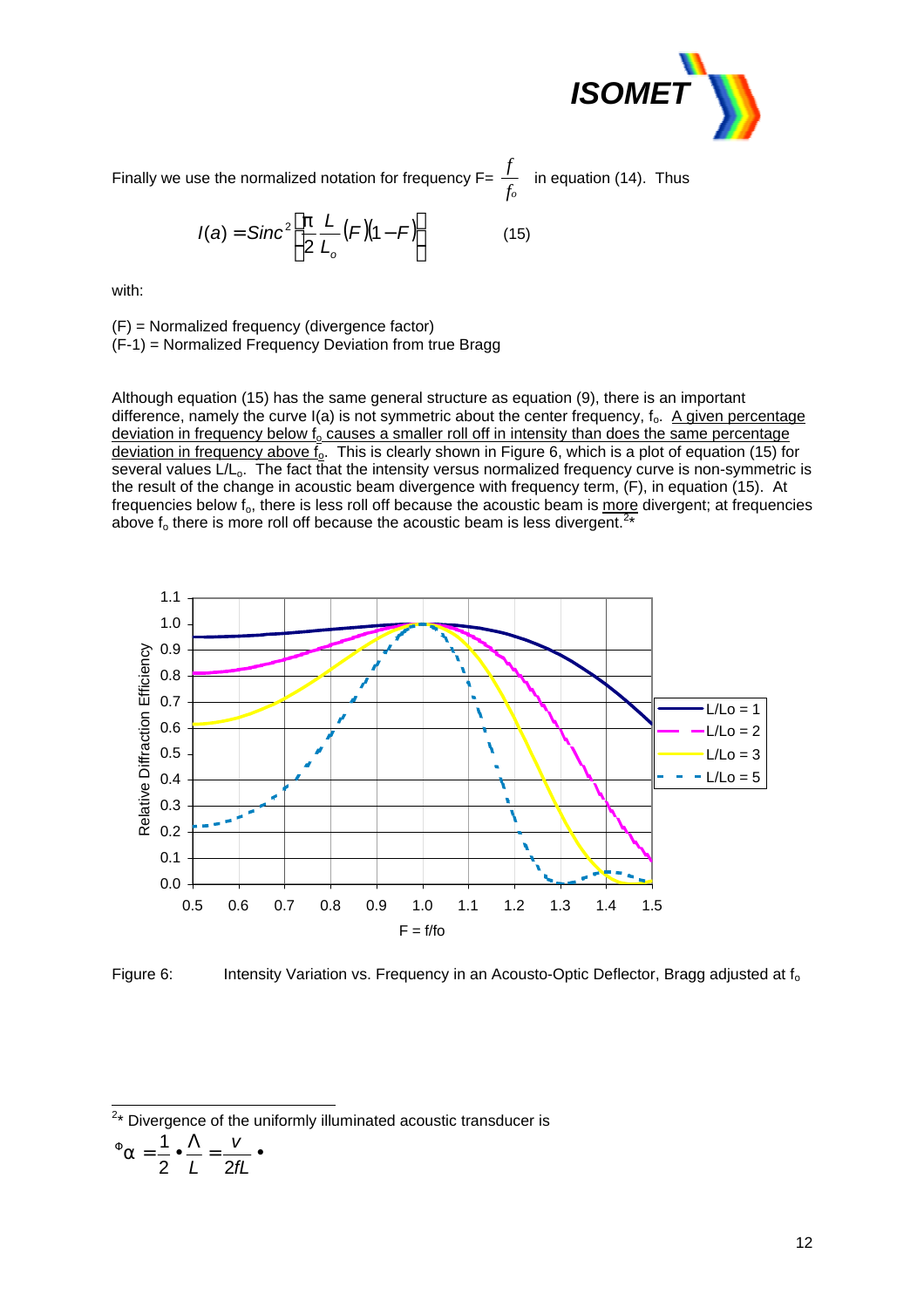

#### **5. Acousto-Optic Deflector, Equalized Fall-off**

In most deflector applications, we desire to minimize the intensity variation over the range of scan angle. One naturally concludes from the discussions in Section 4 that adjusting the Bragg angle at center frequency does not necessarily produce the best results from an intensity variation viewpoint.

As was noted in Section 4 the unequal fall-off in deflector response results from the change of acoustic divergence with frequency. We can force the deflector to exhibit equal fall-off at upper and lower frequency limits ( $f_H$  and  $f_L$ ) by aligning the Bragg angle at a frequency fm slightly higher than the center frequency  $f_0$ . The frequency fm is easily derived from the foregoing analysis.

Since by deflection we will have adjusted the Bragg angle at a slightly higher frequency  $f_m$  above the center frequency  $f_0$ , we may substitute  $f_m$  for  $f_0$  in equation (13). This merely says we measure the deviation from true Bragg at fm rather than  $f_0$ . Thus

$$
I(a) = \text{Sinc}^2 \left[ \frac{pLf}{v} \cdot \frac{I(f_m - f)}{2hv} \right]
$$
 (16)

After substituting the value of  $L_0$  from equation (7) in equation (16), we obtain the expression

$$
I(a) = \text{Sinc}^2 \left[ \frac{pL}{2L_o} \left( \frac{f}{f_o} \right) \left( \frac{f_m - f}{f_o} \right) \right]
$$
 (17)

Which, normalized to  $f_0$ , can be restated as

$$
I(a) = \text{Sinc}^2 \bigg[ \frac{p}{2} \frac{L}{L_o} (F) (F_m - F) \bigg]
$$
 (18)

This is of similar form to equation (15) in the previous section.

From equation (17) we are interested in determining the value of  $f_m$  which forces  $I(\alpha)$  at the upper frequency limit to equal  $I(\alpha)$  at the lower frequency limit. For this condition to prevail, obviously

$$
\frac{f_H}{f_o} \left( \frac{f_H - f_m}{f_o} \right) = \frac{f_L}{f_o} \left( \frac{f_m - f_L}{f_o} \right) \tag{19}
$$

and

$$
f_H(f_H - f_m) = f_L(f_m - f_L)
$$
 (20)

Rearranging and solving for  $f_m$ , we obtain

$$
f_m = \frac{f_H^2 + f_L^2}{f_H + f_L}
$$
 (21)

Since deflectors are characteristically specified by their nominal center frequency swing Δf (i.e.  $\Delta f = f_H - f_L$ ), we make the following substitutions in equation (21)

$$
f_H = f_o + \frac{\Delta f}{2}
$$
 (22)  

$$
f_L = f_o - \frac{\Delta f}{2}
$$
 (23)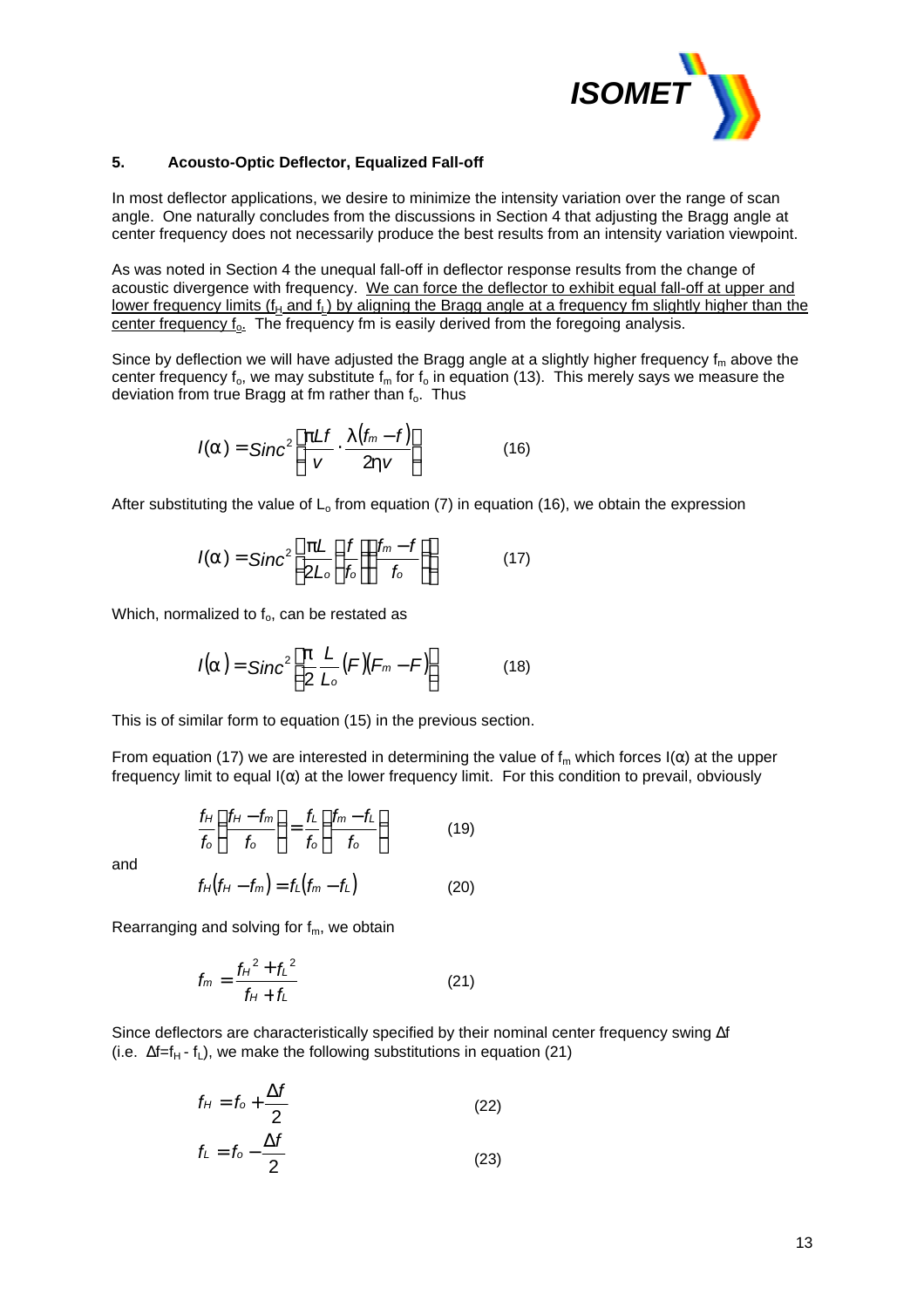

So equation (21) reduces to

$$
f_m = \left(f_o^2 + \frac{\Delta f^2}{4}\right)\frac{1}{f_o} = \left(1 + \frac{\Delta F^2}{4}\right)f_o \tag{24}
$$

which normalized to  $f_0$  equates to

$$
F_m = 1 + \frac{\Delta F^2}{4} \tag{25}
$$

Either equation (24) or (25) may be used to determine  $f_m$ . To reiterate, when the Bragg angle is adjusted for peak output at  $f_m$ , the roll-off in intensity at the lowest frequency  $f_L$  will be exactly equal to the roll-off in intensity at the highest frequency  $f_{H}$ . Note from equation (24) that  $f_m$  is always greater than  $f_0$ .

In Figure 7, we have plotted equation (18) for an octave bandwidth deflector, that is  $f_H=2f_L$ , for various L/L<sub>o</sub> ratios. Selecting an octave bandwidth deflector is significant because it is a limiting case. A greater bandwidth results in the ghost of the second-order beam at the lowest frequency overlapping the first-order beam at the highest frequency. For the octave bandwidth case,

$$
\frac{\Delta f}{f_o} = \Delta F = \frac{2}{3} \tag{26}
$$

and from equation (25)

$$
Fm = \frac{f_m}{f_o} = 1.111
$$
 (27)

From Figure 7 we conclude the following for the limiting octave bandwidth case:

- a) Setting the Bragg angle at the frequency  $f_m=1.11 f_0$  does indeed equalize the intensities at  $f_H$ and  $f_{\perp}$
- b) The roll off rate above fm is greater than the roll of rate below fm due to the change in divergence of the transducer; the shape of the intensity curve is slightly skewed in the same way as described in Section 4.
- c) For  $L/L_0 = 2$ , the intensity rolls off from unity at  $f_m$  to 0.75 at the upper and lower frequency limits.
- d) The variation in intensity in a deflector may be minimized by using a smaller  $L/L_0$  ratio but this dictates a higher electrical drive power which is undesirable.
- e) The variation in intensity may also be minimized by using less than an octave bandwidth, i.e.

$$
\frac{\Delta f}{f_o}\langle \frac{2}{3}.
$$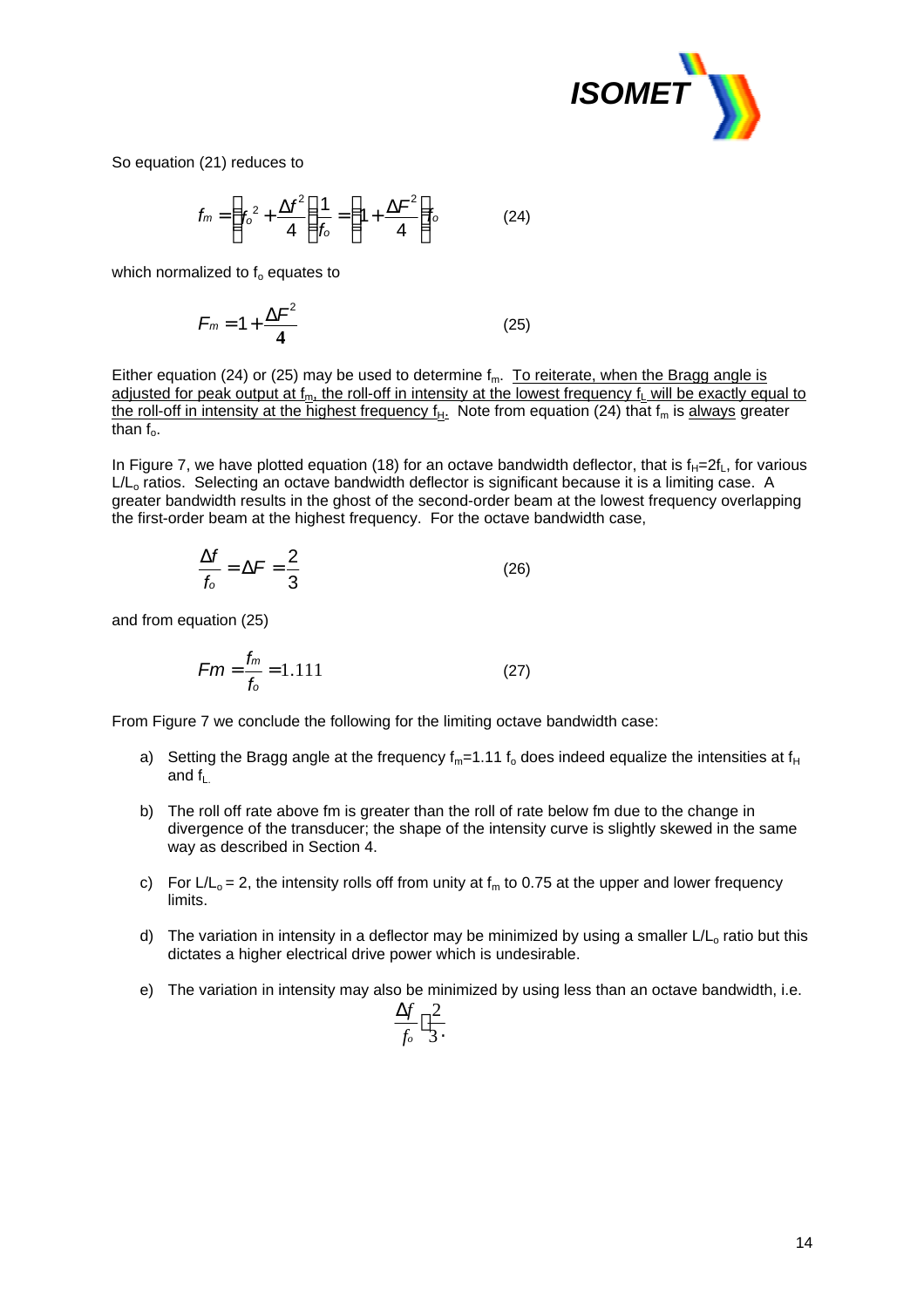



Figure 7: Intensity Variation vs. Frequency in an Octave Bandwidth Acousto-Optic Deflector, Bragg angle adjusted at  $f_m = 1.11 f_o$ 

Finally, we consider the performance of two Isomet deflectors Models 1205C-2, 1206C and 1250C from the foregoing analysis. In these three devices, the advertised frequency swing Δf is less than an octave; therefore the optimum value of  $F_m$  is less than the 1.11 value given for the limiting case. More particularly, the  $\Delta F = \frac{-b}{f_o}$  $\Delta F = \frac{\Delta f}{f}$  for each of the deflectors is tabulated below

| <b>Model</b> | ⊺ա     | Df     | $DF = Df/f_0$ |
|--------------|--------|--------|---------------|
| 1205C-2      | 80MHz  | 40MHz  | 0.5           |
| 1206C        | 110MHz | 50MHz  | 0.455         |
| 1250C        | 200MHz | 100MHz | 0.5           |

From equation (24) and (25) we compute  $f_m$  and  $F_m$  for the three cases, and  $f_m$  equation (18)  $^{3*}$  we compute the roll off at the upper and lower limits. The pertinent results are listed in Table 1 below.

 $3*$  L/Lo = 2 for all three devices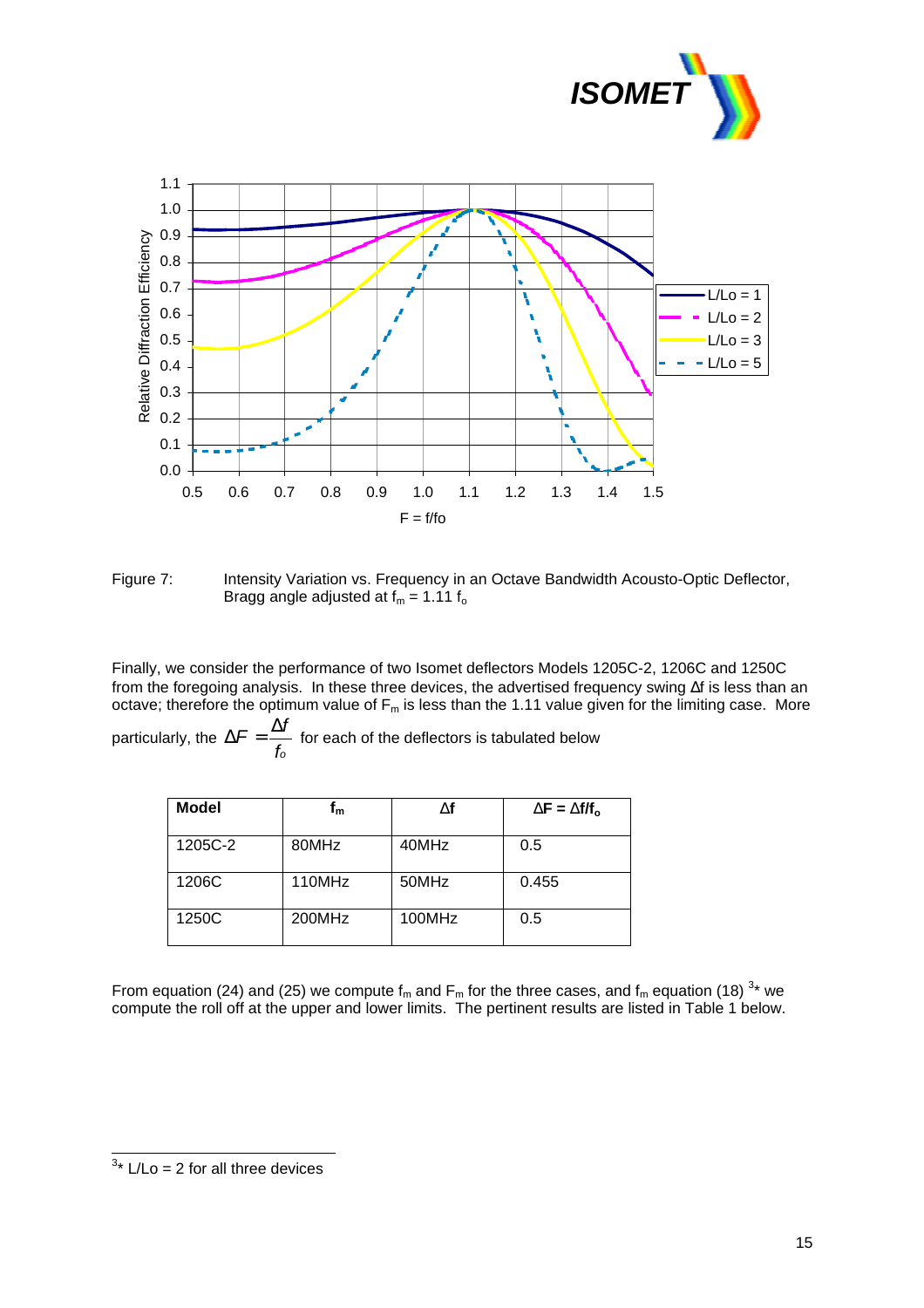

Intensity Roll-Off for 1205C-2, 1206C and 1250C Deflectors

| <b>Model</b> | $t_{o}$<br><b>MHz</b> | Df<br><b>MHz</b> | 'm<br><b>MHz</b> | $\mathsf{F}_{\mathsf{m}}$ | $\mathsf{F}_{\mathsf{H}}$ | $F_{L}$ | I(a)<br>at $F_H$ , $F_L$ | dB roll-off<br>at $F_H$ , $F_L$ |
|--------------|-----------------------|------------------|------------------|---------------------------|---------------------------|---------|--------------------------|---------------------------------|
| 1205C-2      | 80                    | 40               | 85               | 1.06                      | 1.25                      | 0.75    | 0.83                     | $-0.8dB$                        |
| 1206C        | 110                   | 50               | 115.5            | 1.05                      | 1.23                      | 0.77    | 0.85                     | $-0.7dB$                        |
| 1250C        | 200                   | 100              | 212              | 1.06                      | 1.25                      | 0.75    | 0.82                     | $-0.86dB$                       |

Figure 8 shows the calculation intensity variation across the band for the three devices.

Adjusting the deflector for equalized roll-off can be accomplished in practice in two equally satisfactory ways, either

- 1) The frequency is fixed at  $f_m$  and the Bragg angle adjusted to maximize the first order beam intensity, or
- 2) While the frequency is being swept between the prescribed limits, the Bragg angle is adjusted so that the first order beam intensity is equal at both ends of the sweep. Peak intensity will then occur at  $f_m$ .

If the second method is used then measurement of the first order beam must be done with a detector sufficiently large to cover the entire scan angle.

#### **6. Multispot Modulator Deflector**

The analysis of section 5 applies equally well to acousto-optic modulators in which multiple frequencies are separately gated to produce spatially separated, intensity-modulated spots. In this case however, the acoustic drive power can be independently adjusted at each frequency to compensate for intensity roll-off.

## **7. Concluding Remarks**

In this application note we have described the method by which the intensity roll-off in acousto-optic modulators and deflectors due Bragg angle misalignment may be determined. In the modulator, the roll off is symmetric with respect to angular error on either side of true Bragg. In the deflector the rolloff is asymmetric with respect to change in frequency about the nominal center frequency. The asymmetry is due to the variation in acoustic divergence (of the transducer) with frequency. Roll off in intensity may be equalized at the upper and lower frequency extremes by adjusting the Bragg angle at a frequency slightly higher than the center frequency.

This analysis pertains to single transducer, non-beam-steered, acousto-optic devices. When a lesser variation in intensity vs. frequency is required, acoustic beam steering may be employed.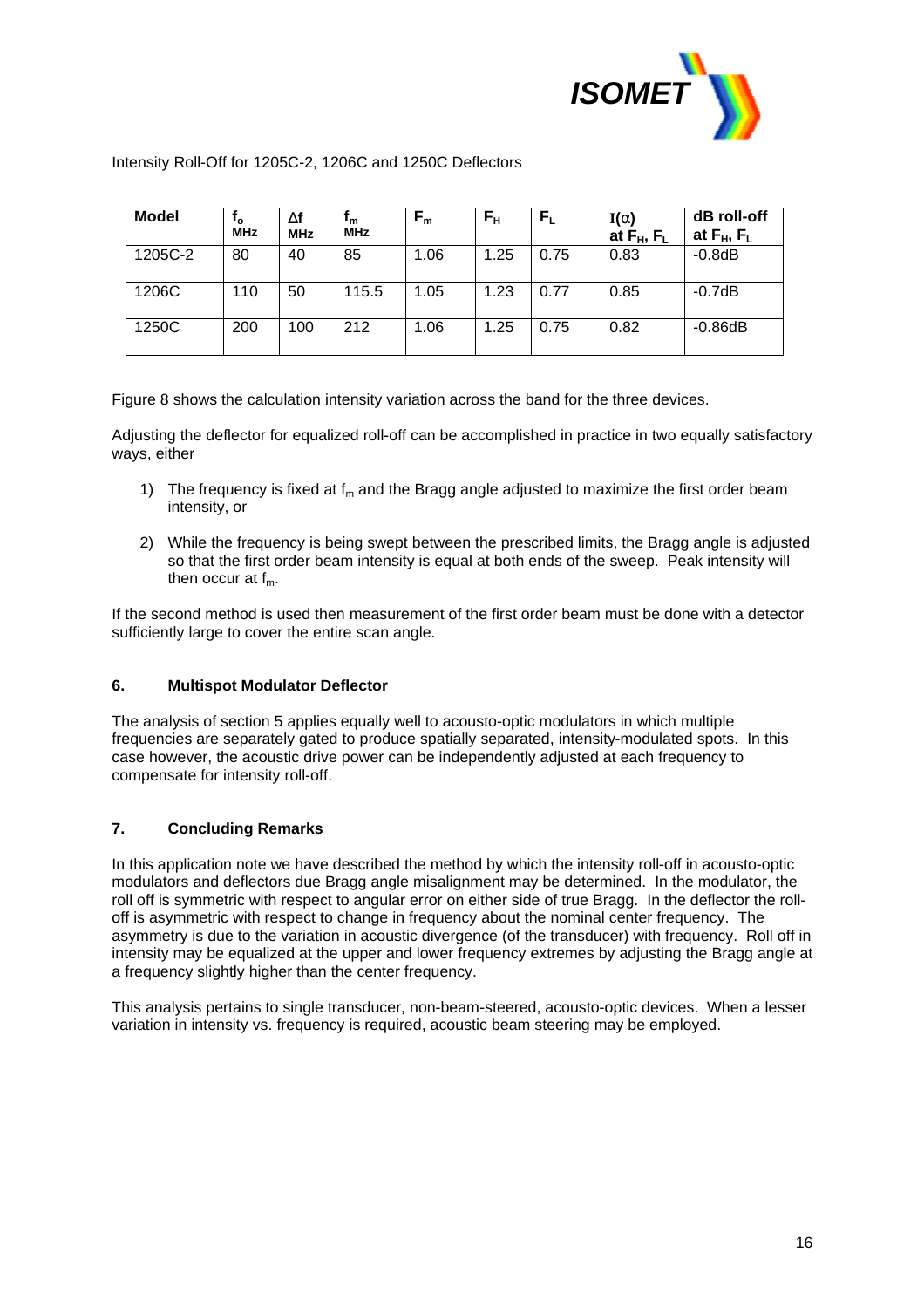

1205C-2



$$
1206C
$$







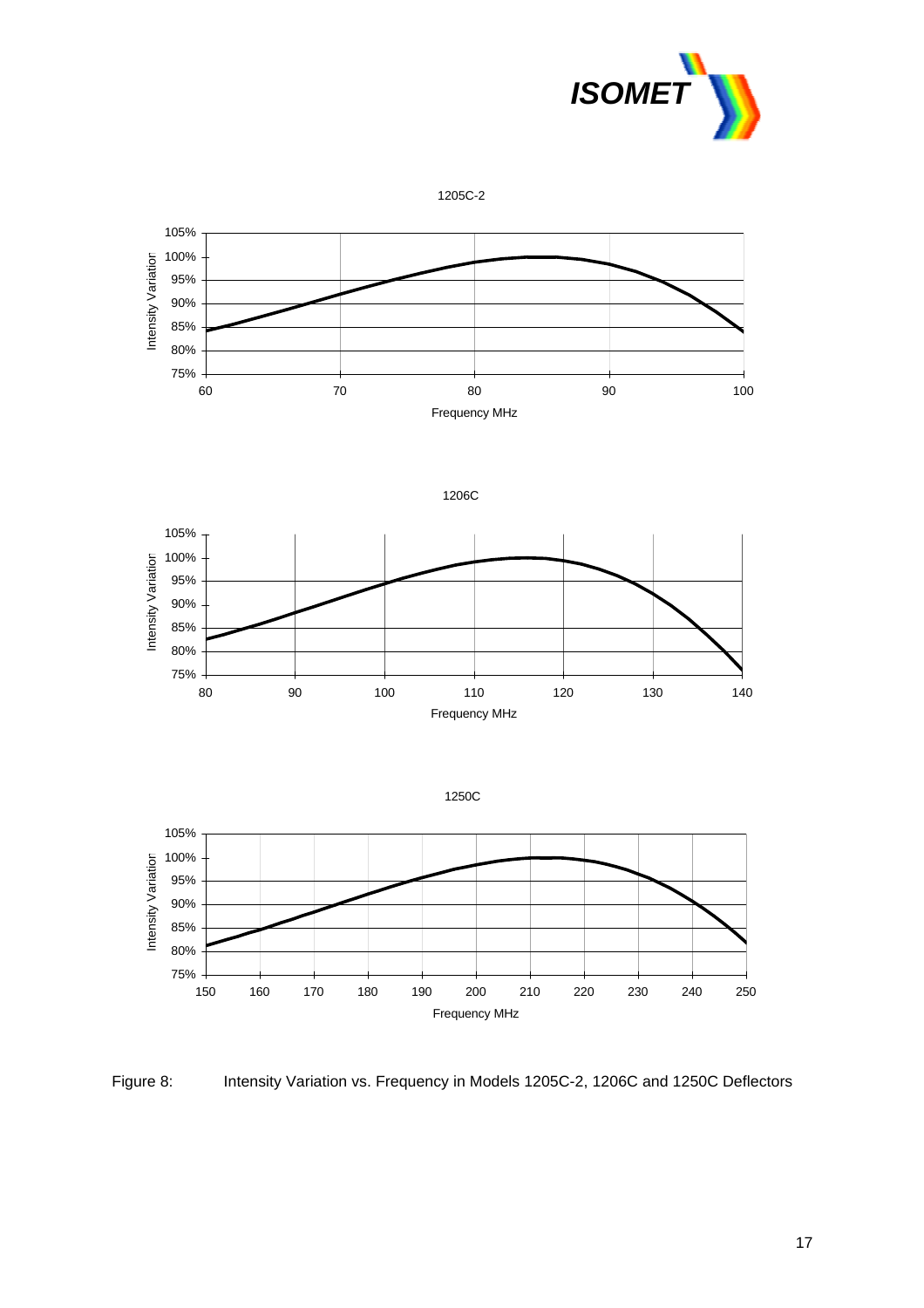

## **List of Symbols and Abbreviations**

- $F =$  Instantaneous Acoustic frequency
- $f_H$  = Upper frequency limit
- $f<sub>L</sub>$  = Lower frequency
- $f_m$  = Frequency at which Bragg angle is adjusted for peak diffraction efficiency
- $f_0$  = Center frequency
- $\Delta f = F$ requency swing = $f_H f_L$
- $F =$  Normalized instantaneous acoustic frequency =  $f/f_0$
- $F_H$  = Normalized upper frequency limit =  $f_H/f_o$
- $F_1$  = Normalized lower frequency limit =  $f_1/f_0$

$$
F_m
$$
 = Normalized frequency of peak diffraction efficiency =  $f_m/f_o$ 

- $\Delta F$  = Normalized frequency swing =  $\Delta f/f_o$
- $H = Height of acoustic column$
- $I_0$  = Zeroth order beam intensity with no acoustic power in interaction medium
- $I_1$  = First order beam intensity

$$
I(\alpha) = First order beam intensity as a function of Bragg angle error
$$

 $L =$  Interaction length

$$
L_o = Characteristic length = \frac{h}{I} \left(\frac{v}{f_o}\right)^{-2}
$$

= Normalized interaction length  $\frac{L}{L_0}$ 

 $M_2$  = Elasto-optic figure of merit

 $P_a$  = Acoustic power in interaction medium

 $Sinc(x) = Sin(x)/(x)$